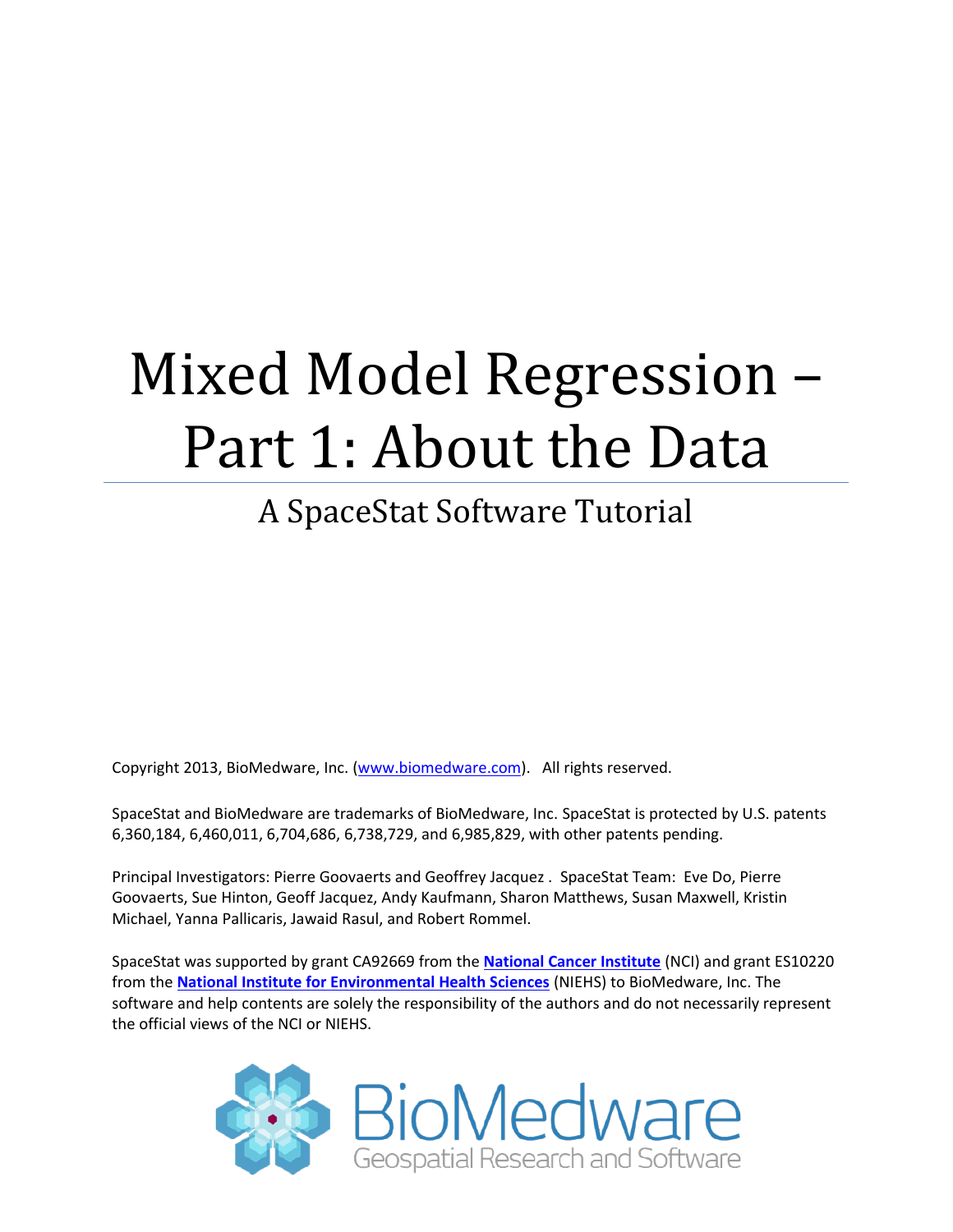#### **MATERIALS**

None needed for this step

#### **ESTIMATED TIME**

5 minutes

#### **OBJECTIVE**

This tutorial will use the Mixed Model Regression method in SpaceStat software to explore the patterns in all cancer mortality rates among women, 1969-2002. We will look for changing spatial patterns over time and see if some basic sociodemographic covariates can help to explain them. The mixed model approach will allow specified covariates to vary across broad U.S. regions.

In this step we will talk briefly about the data that you will analyze in the next 3 steps.

## **GEOGRAPHY**

The underlying cause of death data is originally reported annually by the National Center for Health Statistics at the county level. We have aggregated counties to Health Service Areas (with an average of 3-4 counties each), with the original definitions modified by the National Cancer Institute (NCI) so that each HSA is within a single state. Changing county definitions over time have been accounted for, so that these boundaries are consistent over the period 1969-2007. The original shape file can be downloaded from [http://gis.cancer.gov/tools/seerstat\\_bridge/fips\\_vars/#hsa\\_2000\\_2004\\_nci.](http://gis.cancer.gov/tools/seerstat_bridge/fips_vars/#hsa_2000_2004_nci) (**You don't need to download this file if you are planning on using the SpaceStat project provided with Step 2 of the tutorial**)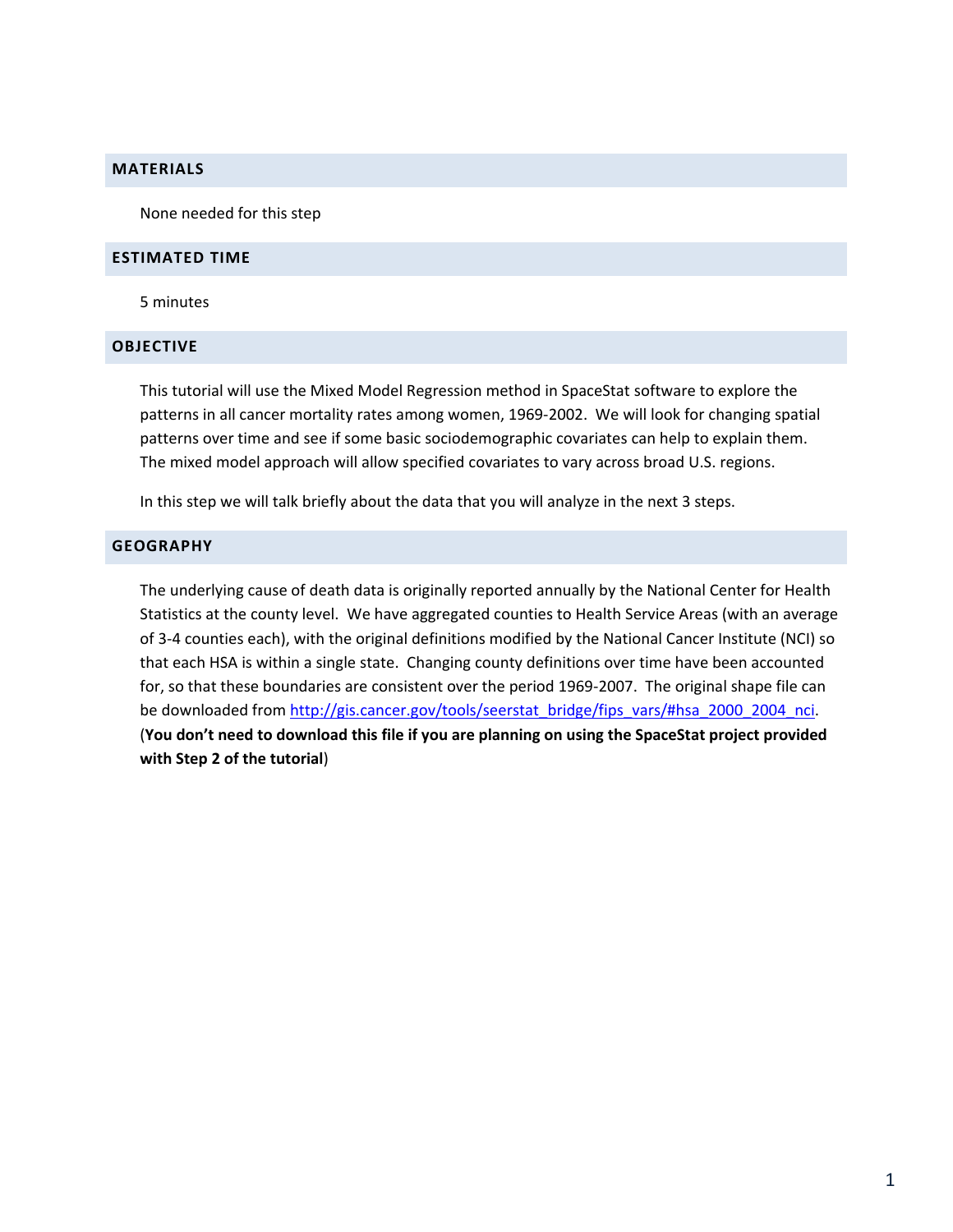

## A map of the geography rendered in SpaceStat

# **DEPENDENT VARIABLE**

Rates, numbers of deaths and populations for death due to any malignant cancer among females were downloaded from NCI's SEER\*Stat database (see [http://seer.cancer.gov/seerstat/\)](http://seer.cancer.gov/seerstat/). To comply with NCHS confidentiality rules, rates and counts for HSA/year combinations that had fewer than 10 deaths are suppressed, as indicated by the missing value code -9999. Rates were directly ageadjusted to the 2000 standard million population. Mortality data cover the period 1969-2002, aggregated to 3-year periods: 1969-71, 1972-74, 1975-77, 1978-80, 1981-83, 1984-86, 1987-89, 1990-92, 1993-95, 1996-98, 1999-2002 (4 years). Alaska and Hawaii were excluded from this analysis. In the SpaceStat tutorial project, the datasets **rate**, **count**, and **pop** refer to the death rate, number of deaths, and populations for any malignant cancer among females.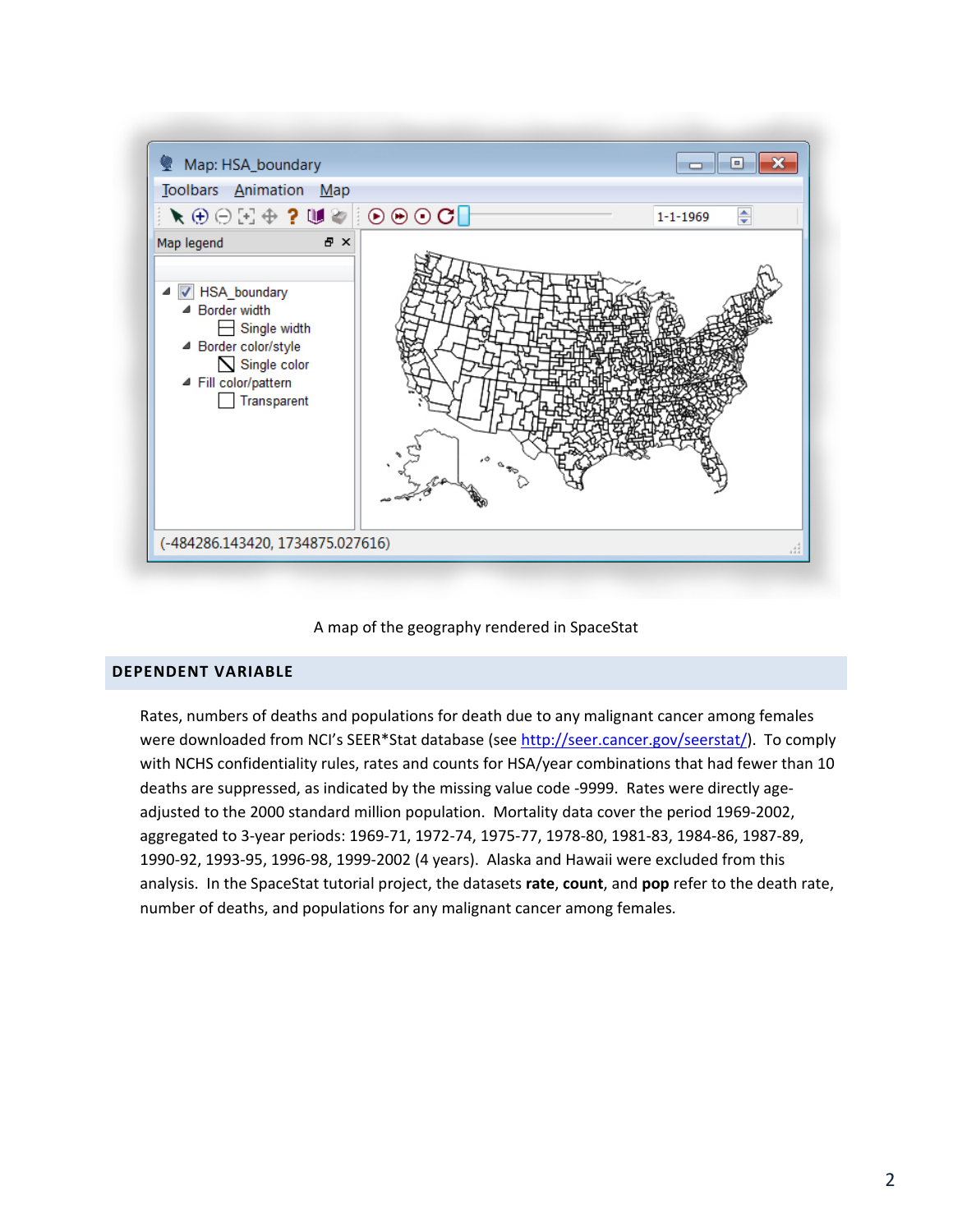

## A map of the death **rate** rendered in SpaceStat

# **EXPLANATORY COVARIATES**

Data for several potential explanatory covariates were obtained from several sources, primarily the Area Resource Files of 2002 and 2010 [\(http://arf.hrsa.gov/\)](http://arf.hrsa.gov/). Measures of other more direct risk factors, such as tobacco use, are not available at the small area level back to 1969. Covariate definitions (all percents are on scale of 0-100):

> Pcturban: % residents living in an urban area Pctfemhh: % of households headed by a female MDratio: # of physicians per 1000 residents Pcincome: per capita income Pcincome10k: per capita income/10,000 (scaled for the model) Pctpoor: % of individuals living below the federal poverty level Pctcoled: % of adults (age 25+) who completed 4+ years of college Crowded: % of households with an average of at least 1 person per room

Values of each covariate for individual years were linearly interpolated between available data points, then values for midpoint years of the mortality data aggregation were selected for use in the regression (e.g., 1970, 1973, etc); values for 2000 were used for the mortality period 1999-2002. County covariate values were aggregated to the HSA level as a weighted average of county values, with weights equal to the population of each component county for the corresponding year.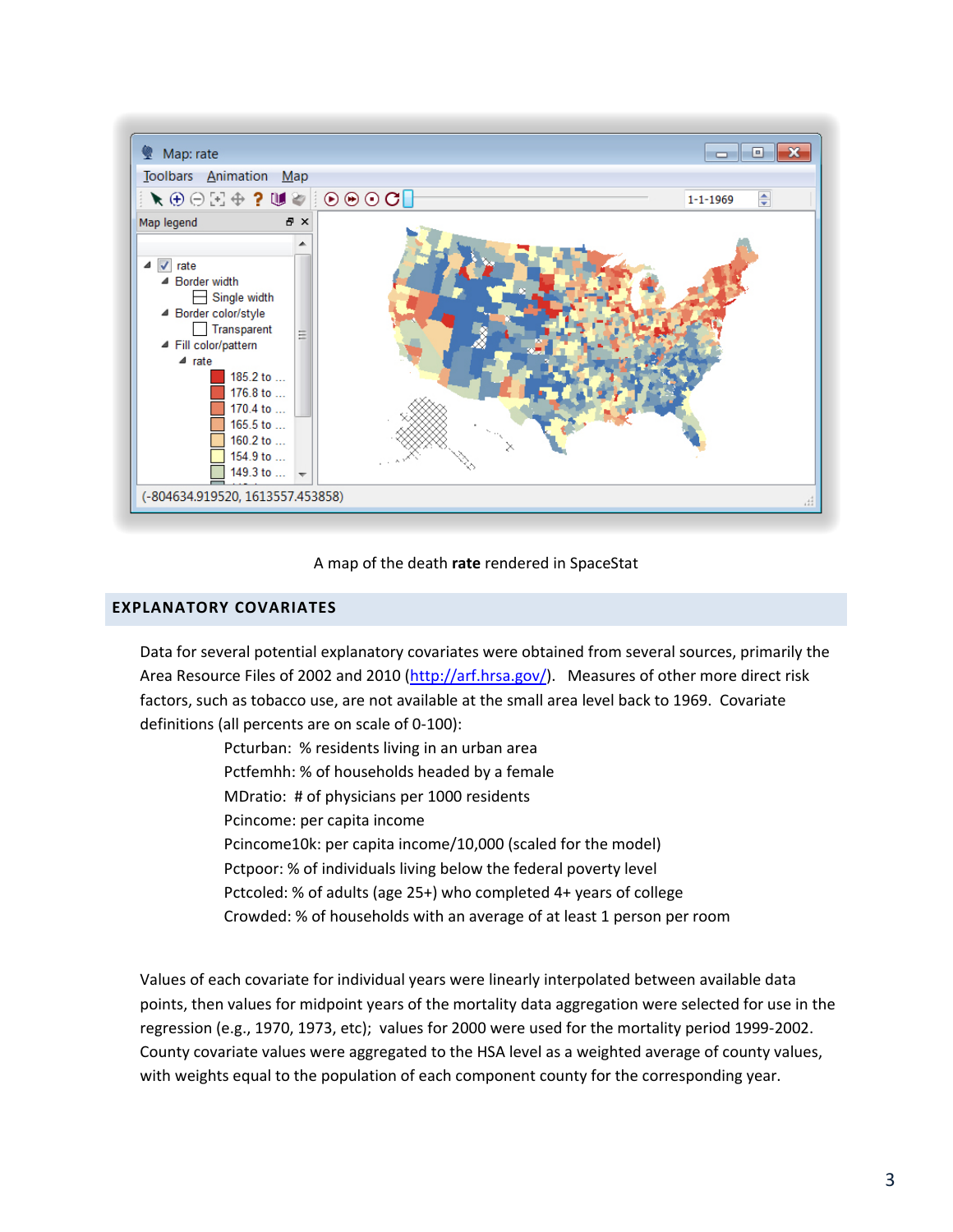Populations for all counties within an HSA were added to obtain the total population for each year group. State FIPS # and Census Region codes were added to provide choices for the upper level geography. (Region: 1=South, 2=Northeast, 3=Midwest, 4=West. Note that we reformatted this as an integer within SpaceStat in order for it to appear in the drop-down list for upper level geography codes.).



## A map of region codes rendered in SpaceStat

## GOALS OF THE ANALYSIS

As we can see from the following plot, the U.S. rate (the black line) increases until the mid-1990s and then declines. However, the regional rate trends differ – the Northeast rates are parallel to the U.S. but higher over time, while rates in the West flattened out after 1985 and rates in the South rose dramatically. How much of these patterns can we explain by regressing the rates on some basic sociodemographic covariates? Is a simple fixed effects model good enough or do we need to account for heteroskedasticity (differing variances) by region? We will address these questions and others in the future parts of the Mixed Model Regression tutorial.